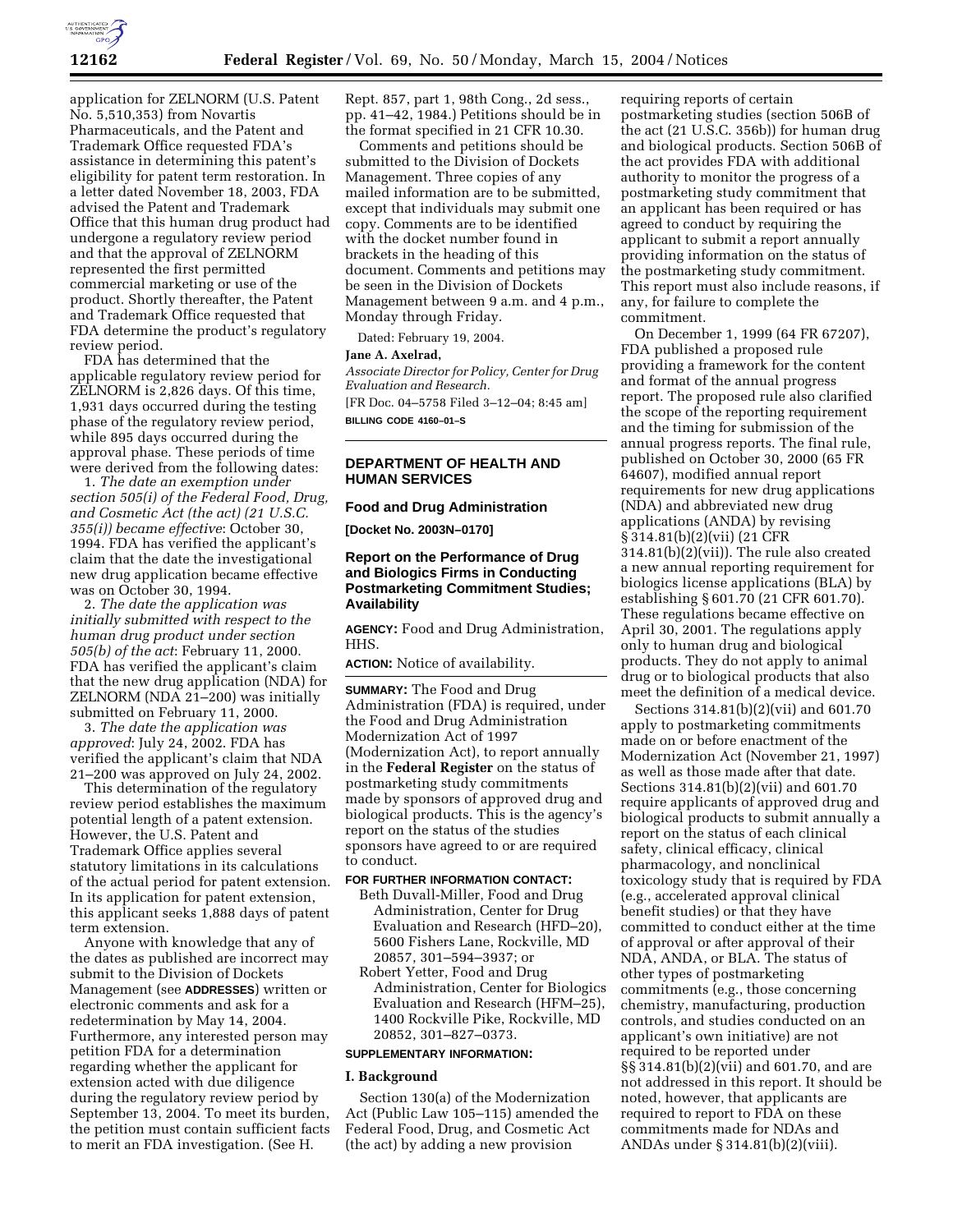According to the regulations, once a postmarketing study commitment has been made, an applicant must report on the progress of the commitment on the anniversary of the product's approval until the postmarketing study commitment is completed or terminated, and FDA determines that the postmarketing study commitment has been fulfilled or that the postmarketing study commitment is either no longer feasible or would no longer provide useful information. The annual progress report must include a description of the postmarketing study commitment, a schedule for completing the study commitment, and a characterization of the current status of the study commitment. The report must also provide an explanation of the postmarketing study commitment's status by describing briefly the postmarketing study commitment's progress. A postmarketing study commitment schedule is expected to include the actual or projected dates for the following: (1) Submission of the study protocol to FDA, (2) completion of patient accrual or initiation of an animal study, (3) completion of the study, and (4) submission of the final study report to FDA. The postmarketing study commitment status must be described in the annual report according to the following definitions:

• Pending: The study has not been initiated, but does not meet the criterion for delayed;

• Ongoing: The study is proceeding according to or ahead of the original schedule;

• Delayed: The study is behind the original schedule;

• Terminated: The study was ended before completion, but a final study report has not been submitted to FDA; or

• Submitted: The study has been completed or terminated, and a final study report has been submitted to FDA.

Databases containing information on postmarketing study commitments are maintained at the Center for Drug Evaluation and Research (CDER) and the Center for Biologics Evaluation and Research (CBER). Information in this report covers any postmarketing study commitment that was made, in writing, at the time of approval or after approval of an application or a supplement to an application, including those required (e.g., to demonstrate clinical benefit of a product following accelerated approval) and those agreed to with the applicant. Information summarized in this report includes: (1) The number of applicants with open (uncompleted) postmarketing commitments; (2) the number of open postmarketing commitments; (3) the status of open postmarketing commitments as reported in § 314.81(b)(2)(vii) or § 601.70 annual reports; (4) the status of concluded postmarketing studies as determined by FDA; and (5) the number of open postmarketing commitments for which FDA did not receive an annual report. Additional information about

postmarketing study commitments

made by sponsors to CDER and CBER are provided on FDA's Web site at *http:/ /www.fda.gov/cder*. Like this notice, the site does not list postmarketing study commitments containing proprietary information. It is FDA policy not to post information on the Web site until it has been reviewed for accuracy. The information currently available on the Web site includes only postmarketing study commitments made since January 1, 1991. The numbers published in this notice cannot be compared with the numbers resulting from searches of the Web site. This notice incorporates totals for all postmarketing study commitments in the FDA databases, including those made prior to 1991 as well as those undergoing review for accuracy. The report in this notice will be updated annually while the Web site will be updated quarterly (in April, July, October, and January).

## **II. Summary of Information From Postmarketing Study Progress Reports**

This report summarizes the status of postmarketing commitments as of September 30, 2003. If a commitment did not have a schedule or a postmarketing progress report was not received, the commitment is categorized according to the most recent information available to the agency.

Data in table 1 are numerical summaries generated from FDA databases. The data are broken out according to application type (NDAs/ ANDAs or BLAs).

### TABLE 1.—SUMMARY OF POSTMARKETING STUDY COMMITMENTS (NUMBERS AS OF SEPTEMBER 30, 2003)

|                                                                                                                                                        | NDAs/ANDAs (% of Total)                                     | BLAs (% of Total)                                      |
|--------------------------------------------------------------------------------------------------------------------------------------------------------|-------------------------------------------------------------|--------------------------------------------------------|
| Applicants with open postmarketing commit-<br>ments                                                                                                    | 122                                                         | 48                                                     |
| Number of open postmarketing commitments                                                                                                               | 1,338                                                       | 278                                                    |
| Status of open postmarketing commitments<br>$\bullet$ Pending<br>• Ongoing<br>• Delayed<br>$\bullet$ Terminated<br>• Submitted                         | 864 (65%)<br>268 (20%)<br>21(2%)<br>$5(0.4\%)$<br>180 (13%) | 69 (25%)<br>108 (39%)<br>32 (12%)<br>5(2%)<br>64 (23%) |
| Concluded studies (October 1, 2002, through<br>September 30, 2003)<br>• Commitment met<br>• Commitment not met<br>• Study no longer needed or feasible | 79<br>74 (94%)<br>$0(0\%)$<br>5(6%)                         | 69<br>62 (90%)<br>$1(1\%)$<br>6(9%)                    |
| Open postmarketing commitments with annual<br>report due but not received                                                                              | 22 (6%)                                                     | 35 (17%)                                               |